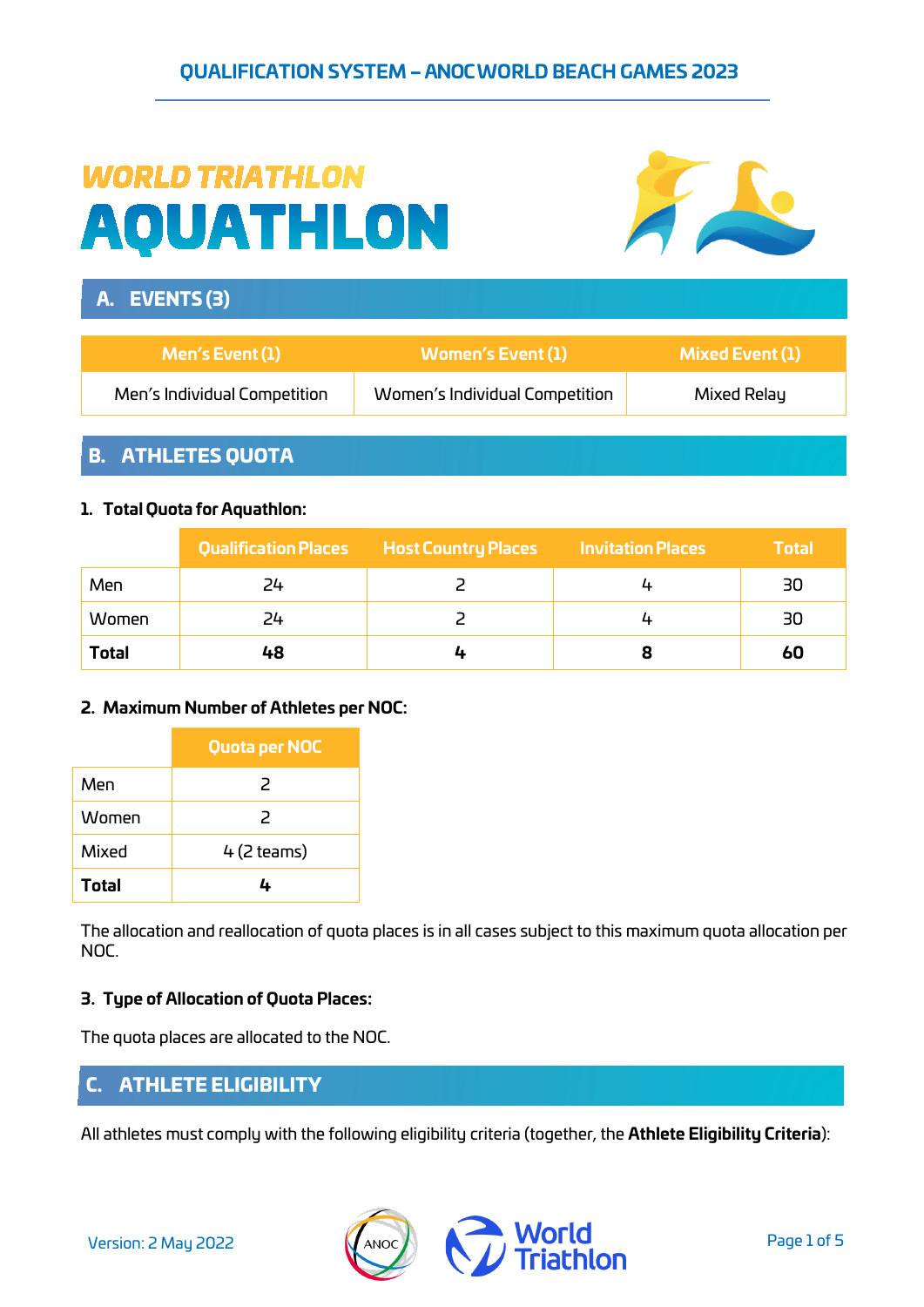## **1. ANOC Eligibility Criteria**

All athletes must respect and comply with the provisions of the **ANOC World Beach Games Regulations** ("AWBG Regulations") currently in force, including but not limited to, Section IV, Rule 3 (Nationality of Competitors) and Section XI (World Anti-Doping Code and the Olympic Movement Code on the Prevention of Manipulation of Competitions).

Only those athletes who respect and comply with the AWBG Regulations, the World Anti-Doping Code and the Olympic Movement Code on the Prevention of Manipulation of Competitions, including the conditions of participation established by ANOC, plus the rules of the respective IF, may participate in the ANOC World Beach Games 2023.

Note: Section IV, Rule 1, of the AWBG Regulations provides that with regard to athlete eligibility in the case of conflict between the AWBG Regulations and the rules of the International Federation, the AWBG Regulations prevail.

## **2. Age Requirements**

To be eligible to participate, athletes must be born on or before 31 December 2007.

#### **3. Additional IF Eligibility Criteria:**

To be eligible to participate in the ANOC World Beach Games 2023, all athletes must be on the World Triathlon Aquathlon Ranking.

The criteria/points system of the World Triathlon Aquathlon Ranking as well as the qualification criteria for all the events counting towards the ranking can be found on the World Triathlon website.

# D. QUALIFICATION PATHWAY

## **1. Qualification Places:**

| <b>Number of Quota</b><br><b>Places</b> | <b>Qualification Pathway</b>                                                                                                                                                                                                                       |
|-----------------------------------------|----------------------------------------------------------------------------------------------------------------------------------------------------------------------------------------------------------------------------------------------------|
| <b>D.1.1</b>                            | <b>World Ranking</b>                                                                                                                                                                                                                               |
| 20 Men                                  | The 20 highest ranked athletes, on the World Triathlon Aquathlon Ranking                                                                                                                                                                           |
| 20 Women                                | as of 15 May 2023 will be allocated one (1) guota place for their NOC,<br>respecting the maximum quota allocation per NOC per event as specified in<br>section B, paragraph 2.                                                                     |
| <b>D.1.2</b>                            | <b>Continental Representation</b>                                                                                                                                                                                                                  |
| 4 Men                                   | In order to ensure all continents are represented, the highest ranked athlete                                                                                                                                                                      |
| 4 Women                                 | of an NOC from any of the five (5) continents not yet represented following<br>the allocation of quotas in <b>D.1.1</b> will receive one (1) quota place for their NOC.                                                                            |
|                                         | The Host Country Places, unless qualified through <b>D.1.1</b> , and the Invitation<br>Places shall not be considered for the purpose to determine whether a<br>continent is duly represented following the allocation of quotas in <b>D.1.1</b> . |

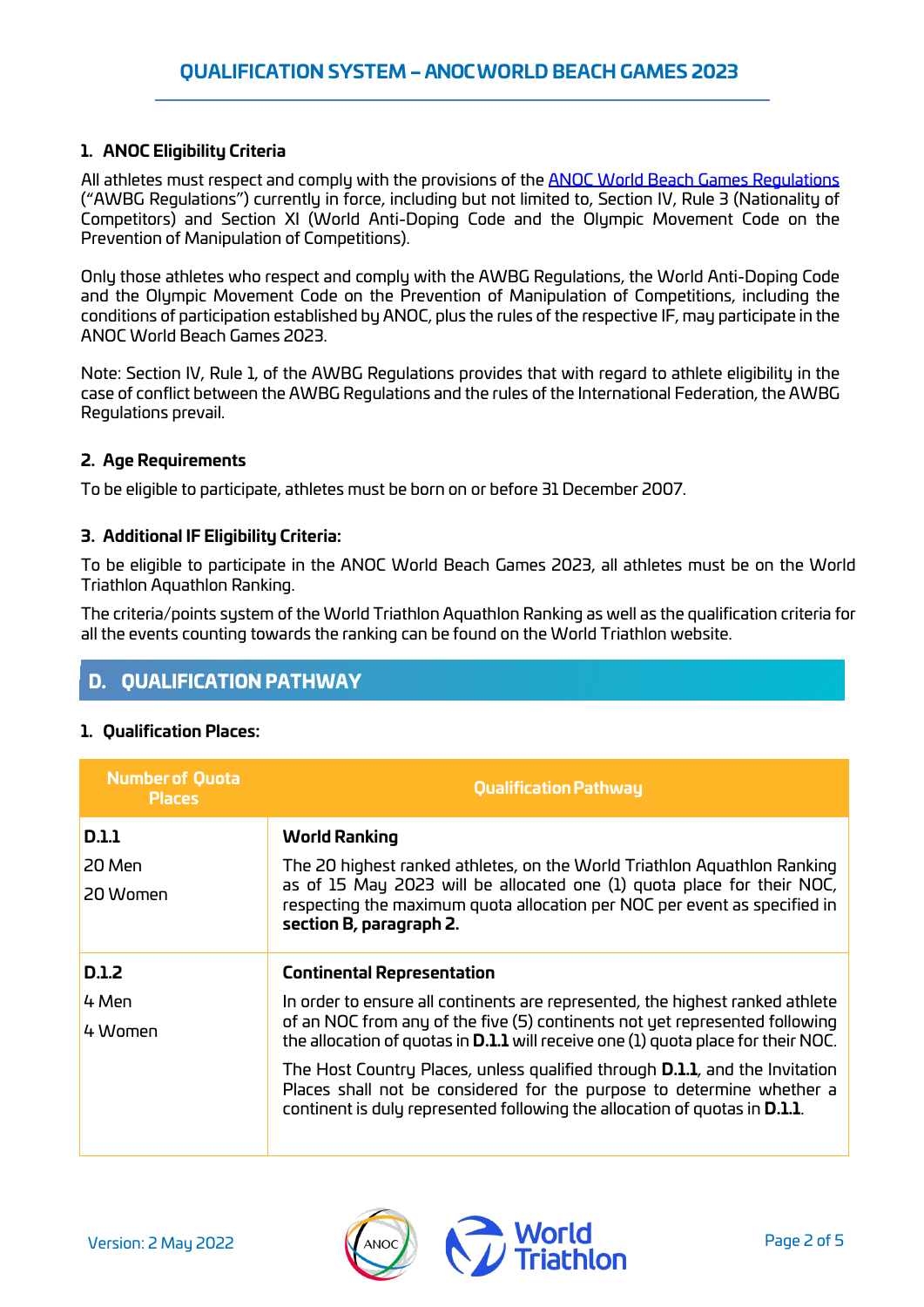| D.1.2 | The five (5) continents are:                                                                                                                                                                                                                                                                                                                                                                                                                                                                                 |
|-------|--------------------------------------------------------------------------------------------------------------------------------------------------------------------------------------------------------------------------------------------------------------------------------------------------------------------------------------------------------------------------------------------------------------------------------------------------------------------------------------------------------------|
|       | Africa<br>Asia<br>America<br>Europe<br>Oceania                                                                                                                                                                                                                                                                                                                                                                                                                                                               |
|       | Should not all quota places be needed for continental representation,<br>because a continent is duly represented following the allocation of quotas in<br><b>D.1.1</b> , then the unfilled quota place(s) will be allocated to the NOC of the next<br>highest ranked athlete according to the World Triathlon Aquathlon Ranking<br>as of 15 May 2023, following the allocation of guotas in <b>D.1.1</b> and respecting<br>the maximum number of athletes per NOC as specified in section B,<br>paragraph 2. |
|       | Should there be no eligible athlete of an NOC according to the World<br>Triathlon Aquathlon Ranking for a particular continent, the unfilled quota<br>place will be allocated to the NOC of the next highest ranked athlete<br>according to the World Triathlon Aquathlon Ranking as of 15 May 2023,<br>following the allocation of quotas in <b>D.1.1</b> and respecting the maximum<br>number of athletes per NOC as specified in section B, paragraph 2.                                                  |

## **2. Host Country Places:**

| <b>Number of Quota</b><br><b>Places</b> | <b>Qualification Pathway</b>                                                                                                                                                                                                                                                                                                                                                                                                                                                            |
|-----------------------------------------|-----------------------------------------------------------------------------------------------------------------------------------------------------------------------------------------------------------------------------------------------------------------------------------------------------------------------------------------------------------------------------------------------------------------------------------------------------------------------------------------|
| D.2.1<br>2 Men<br>2 Women               | The Host Country is quaranteed two (2) quota places per gender provided<br>that they comply with the athlete eligibility criteria outlined in section C. and<br>if the host country has not previously qualified as outlined in section D,<br>paragraph 1.                                                                                                                                                                                                                              |
|                                         | Should the Host Country earn a guota (one or two per gender) through the<br>World Triathlon Aquathlon Ranking as of 15 May 2023 (D.1.1 or D.1.2), then<br>the unused Host Country place(s) will be reallocated to the next highest<br>ranked NOC, according to the World Triathlon Aquathlon Ranking as of 15<br>May 2023, following the reallocation procedure indicated in section F and<br>respecting the maximum number of athletes per NOC specified in section B,<br>paragraph 2. |

## **3. Invitation Places:**

| <b>Number of Quota</b><br><b>Places</b> | <b>Qualification Pathway</b>                                                                                                                                                                                                                          |
|-----------------------------------------|-------------------------------------------------------------------------------------------------------------------------------------------------------------------------------------------------------------------------------------------------------|
| D.3.1                                   | Four (4) quota places per gender will be made available as invitation places                                                                                                                                                                          |
| 4 Men                                   | to eligible NOCs to participate at the ANOC World Beach Games 2023 that<br>have not previously qualified as outlined in section D, paragraph 1 and<br>provided the respective athletes comply with the eligibility criteria outlined<br>in section C. |
| 4 Women                                 |                                                                                                                                                                                                                                                       |

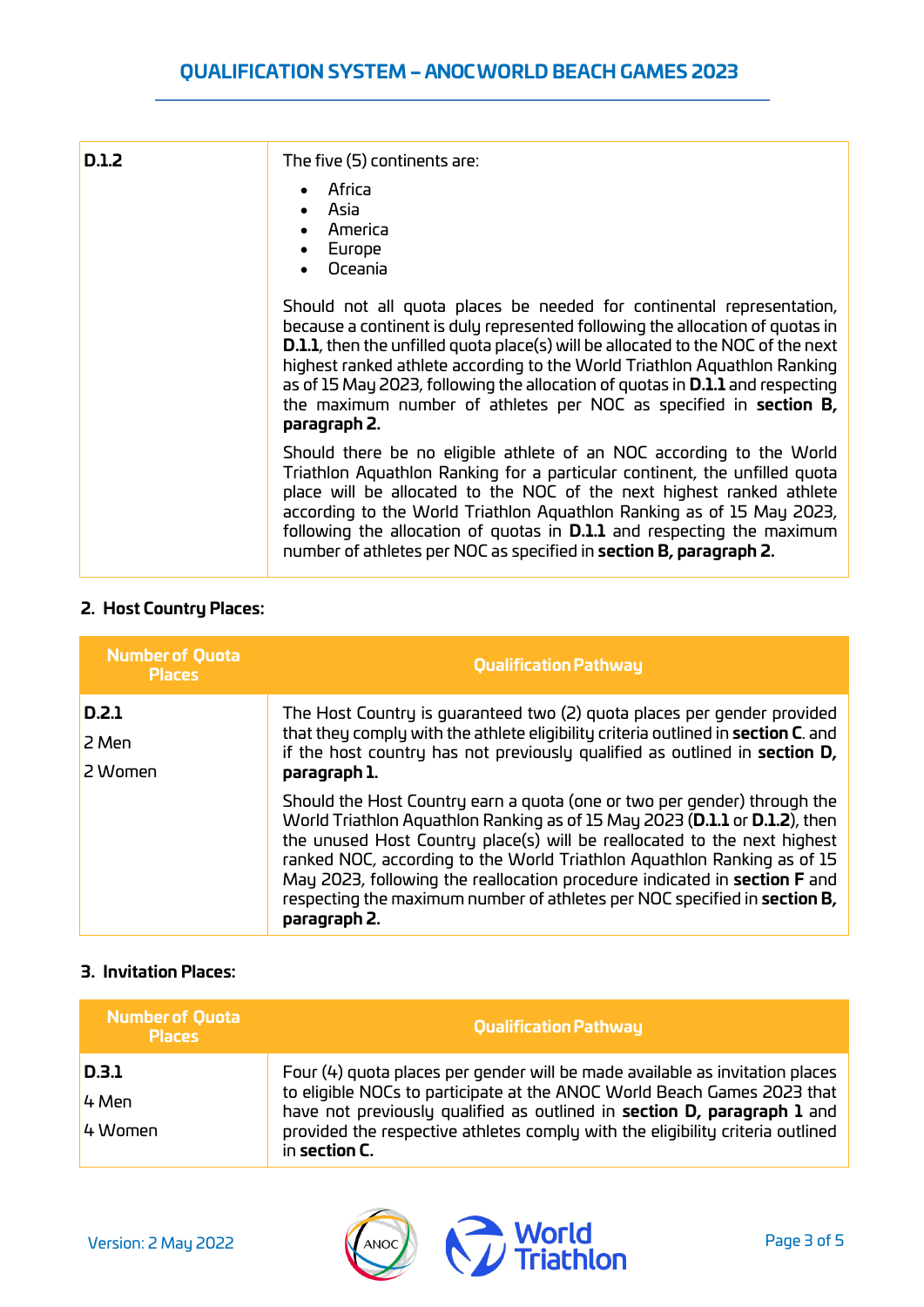## **QUALIFICATION SYSTEM – ANOC WORLD BEACH GAMES 2023**

| <b>Number of Quota</b><br><b>Places</b> | <b>Qualification Pathway</b>                                                                                                                                                                                                                                                                                                                               |
|-----------------------------------------|------------------------------------------------------------------------------------------------------------------------------------------------------------------------------------------------------------------------------------------------------------------------------------------------------------------------------------------------------------|
| D.3.1                                   | By 22 May 2023, World Triathlon will propose to ANOC to invite eligible<br>NOCs. The deadline for NOCs to accept the invitation is 5 June 2023. The<br>Invitation Commission will confirm, in writing, the allocation of invitation<br>places with the relevant NOCs after the end of the qualification period for the<br>concerned sport.                 |
|                                         | The allocation of invitation places is in the absolute discretion of the<br>Invitation Commission provided the invited athletes comply with the<br>eligibility criteria outlined in section C. If the Invitation Commission is not able<br>to allocate an Invitation Place, it will be reallocated as per the procedure<br>indicated in <b>section F</b> . |

#### **4. Mixed Relay Qualification:**

Mixed Relay teams will be composed by already qualified athletes for the Men's and Women's Individual events. A request to participate in the Mixed Relay event must be submitted by the NOCs during the quota confirmation process. The team compositions must be communicated in writing on site to World Triathlon during the Team Officials meeting the day prior the Mixed Relay event.

| <b>Number of Quota</b><br><b>Places</b> | <b>Qualification Criteria</b>                                                                                                                            |
|-----------------------------------------|----------------------------------------------------------------------------------------------------------------------------------------------------------|
| D.4.1<br>Up to 30 teams (30             | All NOCs, which are represented by a minimum of one (1) woman and one (1)<br>man athlete are eligible to enter one (1) team for the Mixed Relay event.   |
| Men & 30 Women)                         | All NOCs, which are represented by a minimum of two (2) women and two (2)<br>men athletes are eligible to enter two (2) teams for the Mixed Relay event. |

## E. CONFIRMATION PROCESS FOR QUOTA PLACES

World Triathlon will publish the allocated quota places on its website [\(http://www.triathlon.org\)](http://www.triathlon.org/results) immediately after the end of the qualification period. Within seven (7) days of the end of the qualification period, ANOC, in conjunction with World Triathlon, will inform the respective NOCs of their allocated quota places and confirm the allocation of invitation places.

The NOCs will then have two (2) weeks to confirm in writing with ANOC and World Triathlon if they wish to use these quota places, as detailed in **section G**. If a confirmation is not provided by the deadline, the quota place obtained will be reallocated as per the procedure indicated **in section F**.

The quotas for the host country places must be confirmed in writing with ANOC and World Triathlon by 5 June 2023.

# F. REALLOCATION OF UNUSED QUOTA PLACES

#### **1. Reallocation of unused Qualification Places:**

If an allocated quota place is not confirmed by the NOC by the quota place confirmation deadline or is declined by the NOC, the quota place will be reallocated to the next highestranked NOC from any continent, according to the World Triathlon Aquathlon Ranking as of 15 May 2023, respecting the maximum number of athletes per NOC specified in **section B, paragraph 2**.